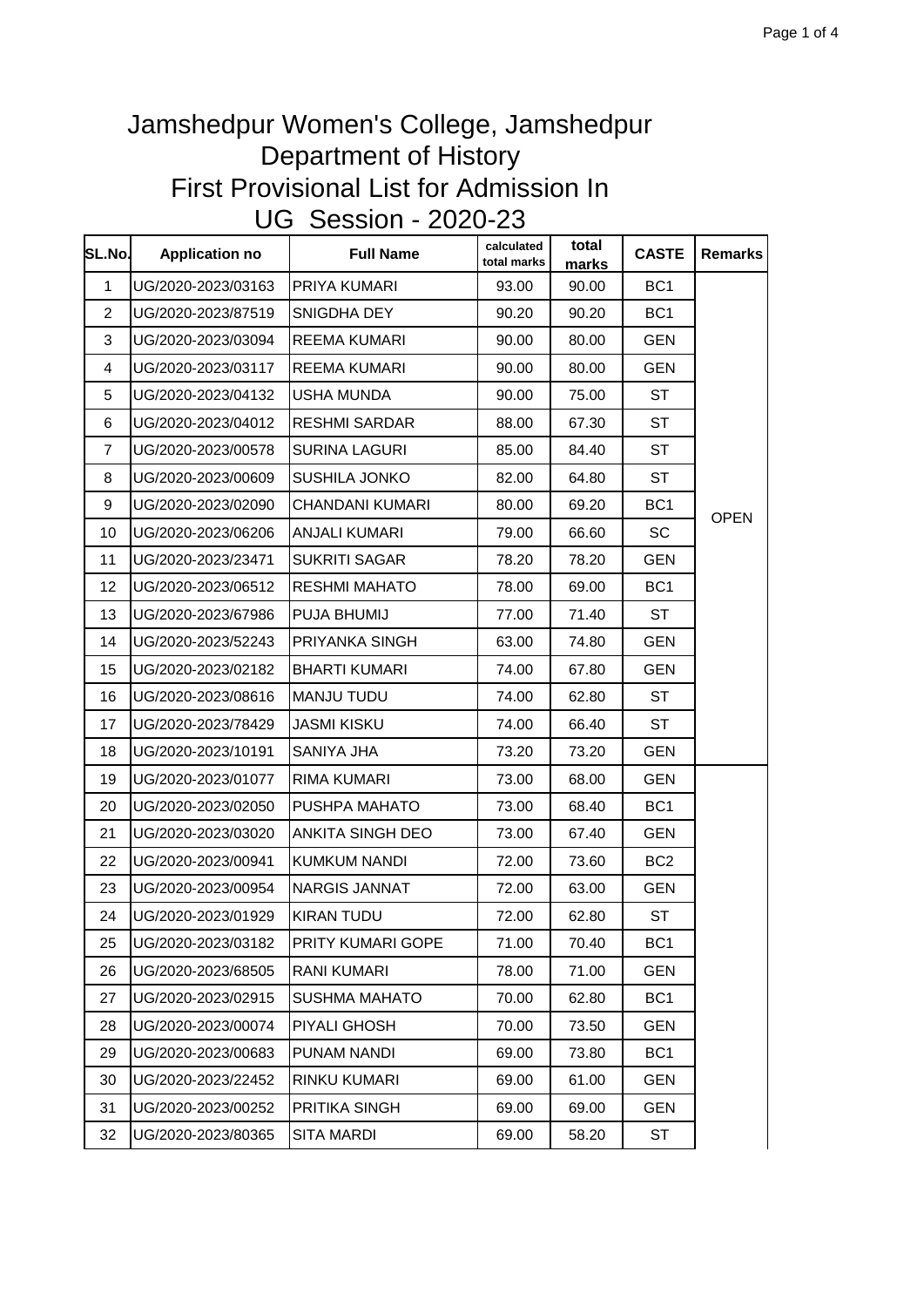| SL.No. | <b>Application no</b> | <b>Full Name</b>        | calculated<br>total marks | total<br>marks | <b>CASTE</b>    | <b>Remarks</b>                 |
|--------|-----------------------|-------------------------|---------------------------|----------------|-----------------|--------------------------------|
| 33     | UG/2020-2023/00928    | POONAM SAHU             | 68.00                     | 63.40          | BC <sub>2</sub> |                                |
| 34     | UG/2020-2023/10297    | APURWA KUMARI           | 68.00                     | 62.80          | BC <sub>2</sub> |                                |
| 35     | UG/2020-2023/00921    | <b>KAMINI PRASAD</b>    | 67.00                     | 61.60          | BC <sub>1</sub> |                                |
| 36     | UG/2020-2023/03065    | NAMITA MAHATO           | 67.00                     | 61.00          | GEN             |                                |
| 37     | UG/2020-2023/00705    | <b>KOKILA PURAN</b>     | 66.00                     | 69.60          | <b>GEN</b>      |                                |
| 38     | UG/2020-2023/01019    | <b>SALONI MURMU</b>     | 66.00                     | 54.00          | ST              |                                |
| 39     | UG/2020-2023/114425   | <b>SWETA KUMARI DAS</b> | 64.20                     | 64.20          | <b>GEN</b>      | <b>KOLHAN</b><br><b>REGION</b> |
| 40     | UG/2020-2023/04444    | RIYA KUMARI             | 64.00                     | 64.00          | SC              | <b>OPEN</b>                    |
| 41     | UG/2020-2023/10030    | RATNA MUKHI             | 64.00                     | 54.40          | GEN             |                                |
| 42     | UG/2020-2023/28628    | <b>SALMA SOREN</b>      | 63.00                     | 61.00          | <b>ST</b>       |                                |
| 43     | UG/2020-2023/35909    | DEEPIKA MAHATO          | 63.00                     | 55.20          | BC <sub>1</sub> |                                |
| 44     | UG/2020-2023/00649    | <b>RAYMUNI SOY</b>      | 62.00                     | 60.60          | <b>ST</b>       |                                |
| 45     | UG/2020-2023/00149    | PRIYA KUMARI            | 62.00                     | 47.80          | BC <sub>2</sub> |                                |
| 46     | UG/2020-2023/08309    | PRIYA MURMU             | 62.00                     | 55.00          | ST              |                                |
| 47     | UG/2020-2023/01740    | <b>GEETA ALDA</b>       | 61.00                     | 57.80          | ST              |                                |
| 48     | UG/2020-2023/01043    | RAHNUMA BEGUM           | 61.00                     | 60.00          | GEN             |                                |
| 49     | UG/2020-2023/03231    | <b>FIZA PERVEEN</b>     | 61.00                     | 62.80          | <b>GEN</b>      |                                |
| 50     | UG/2020-2023/13587    | TANNU KUMARI            | 61.00                     | 66.80          | <b>GEN</b>      |                                |
| 51     | UG/2020-2023/15948    | LILA RAKSHIT            | 61.00                     | 60.20          | BC <sub>2</sub> |                                |
| 52     | UG/2020-2023/15229    | NISHA KUMARI PANDEY     | 60.00                     | 58.20          | <b>GEN</b>      |                                |
| 53     | UG/2020-2023/04439    | ANJALI KUMARI           | 60.00                     | 60.00          | BC <sub>1</sub> |                                |
| 54     | UG/2020-2023/11440    | NIDHI KUMARI            | 60.00                     | 67.20          | <b>GEN</b>      |                                |
| 55     | UG/2020-2023/17778    | <b>SAPNA BHARTI</b>     | 60.00                     | 60.00          | GEN             |                                |
| 56     | UG/2020-2023/01410    | <b>JAYANTI GAGRAI</b>   | 60.00                     | 67.00          | <b>ST</b>       |                                |
| 57     | UG/2020-2023/01796    | SARITA MELGANDI         | 60.00                     | 58.00          | ST              |                                |
| 58     | UG/2020-2023/31185    | <b>LATA SOKEY</b>       | 60.00                     | 51.40          | <b>GEN</b>      |                                |
| 59     | UG/2020-2023/00338    | MADHURI HEMBRAM         | 60.00                     | 70.80          | <b>ST</b>       |                                |
| 60     | UG/2020-2023/26766    | <b>MAYNA MANDAL</b>     | 60.00                     | 52.60          | BC <sub>1</sub> |                                |
| 61     | UG/2020-2023/59859    | PARVATI MURMU           | 60.00                     | 63.00          | <b>ST</b>       |                                |
| 62     | UG/2020-2023/81237    | RUIBARI MARDI           | 60.00                     | 60.00          | <b>ST</b>       |                                |
| 63     | UG/2020-2023/24465    | <b>SAROJ ORAON</b>      | 57.20                     | 57.20          | ST              |                                |
| 64     | UG/2020-2023/01772    | POMA MURMU              | 55.00                     | 58.00          | <b>ST</b>       |                                |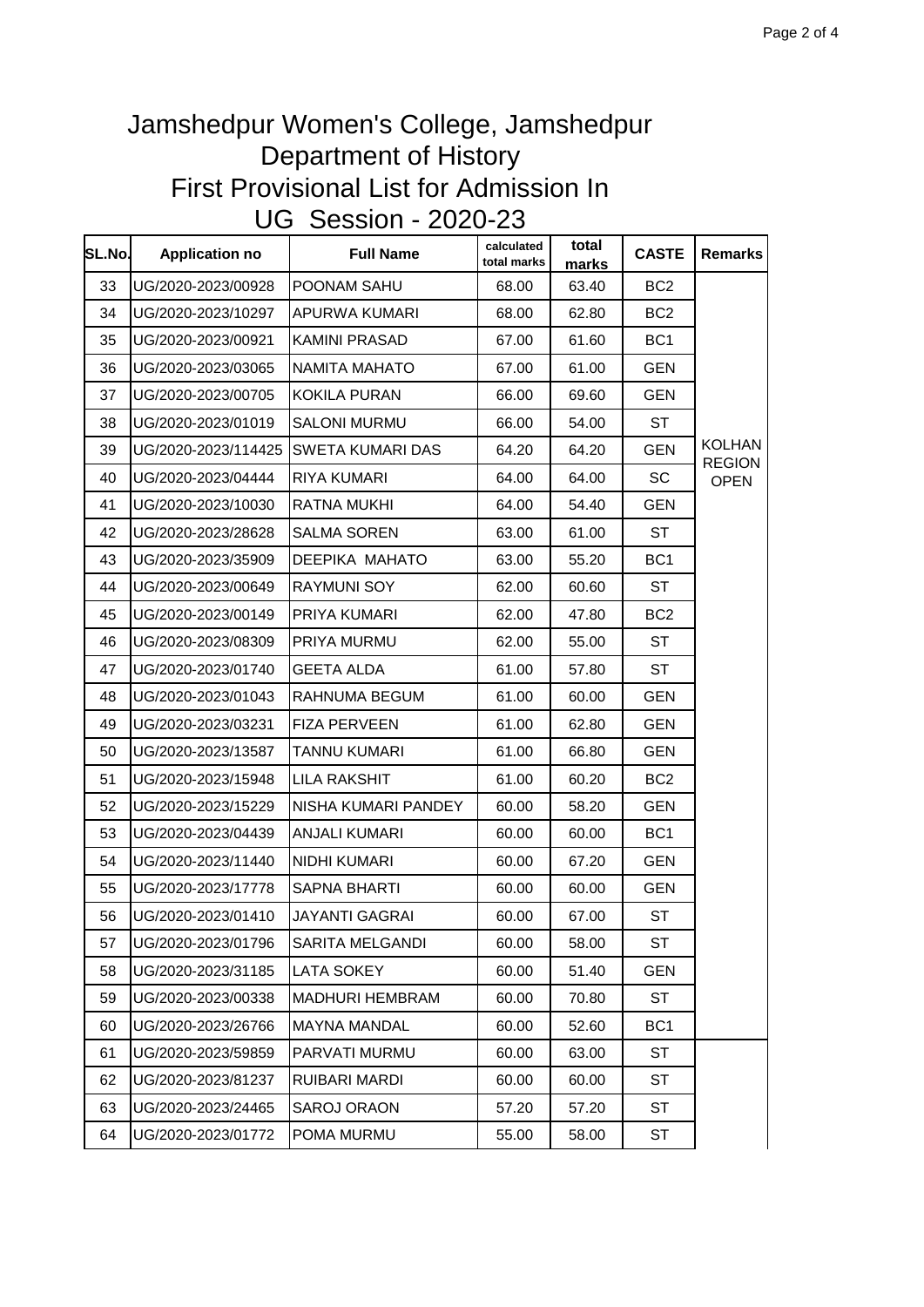| SL.No. | <b>Application no</b> | <b>Full Name</b>        | calculated<br>total marks | total<br>marks | <b>CASTE</b>    | <b>Remarks</b>  |
|--------|-----------------------|-------------------------|---------------------------|----------------|-----------------|-----------------|
| 65     | UG/2020-2023/01415    | <b>KARINA SOY</b>       | 55.00                     | 64.00          | <b>ST</b>       |                 |
| 66     | UG/2020-2023/03014    | <b>NEELAM KUMARI</b>    | 54.00                     | 52.00          | ST              |                 |
| 67     | UG/2020-2023/98223    | SHOBHA KHALKHO          | 54.00                     | 61.00          | <b>ST</b>       |                 |
| 68     | UG/2020-2023/123162   | AASNA MURMU             | 54.00                     | 61.80          | ST              |                 |
| 69     | UG/2020-2023/09146    | <b>KANCHAN CHAMPI</b>   | 53.00                     | 57.60          | ST              |                 |
| 70     | UG/2020-2023/120794   | BHARTI SINGH MUNDA      | 52.00                     | 57.40          | ST              |                 |
| 71     | UG/2020-2023/10939    | <b>NEEMA LAGURI</b>     | 51.00                     | 51.00          | <b>ST</b>       |                 |
| 72     | UG/2020-2023/01613    | <b>GEETAWATI HASDA</b>  | 51.00                     | 67.00          | <b>ST</b>       | <b>ST</b>       |
| 73     | UG/2020-2023/02244    | ANITA JAMUDA            | 50.00                     | 46.00          | ST              |                 |
| 74     | UG/2020-2023/05012    | NITISHA BAGE            | 50.00                     | 50.00          | <b>ST</b>       |                 |
| 75     | UG/2020-2023/73440    | <b>URMILA MURMU</b>     | 49.00                     | 66.20          | <b>ST</b>       |                 |
| 76     | UG/2020-2023/01224    | <b>JYOTI BOIPAI</b>     | 48.00                     | 67.40          | ST              |                 |
| 77     | UG/2020-2023/04311    | POONAM JONKO            | 48.00                     | 47.60          | ST              |                 |
| 78     | UG/2020-2023/16698    | <b>SAROJ HONHAGA</b>    | 47.00                     | 45.20          | ST              |                 |
| 79     | UG/2020-2023/18799    | <b>SAROJ HONHAGA</b>    | 47.00                     | 45.00          | ST              |                 |
| 80     | UG/2020-2023/68790    | SUSHILA HANSDA          | 46.00                     | 52.60          | <b>ST</b>       |                 |
| 81     | UG/2020-2023/71309    | <b>SEEMA HANSDA</b>     | 46.00                     | 51.80          | ST              |                 |
| 82     | UG/2020-2023/72003    | <b>MEERA MURMU</b>      | 45.00                     | 46.40          | ST              |                 |
| 83     | UG/2020-2023/01268    | SNEHA MEENA BODRA       | 41.00                     | 67.00          | ST              |                 |
| 84     | UG/2020-2023/02672    | KAJAL KUMARI RAJAK      | 57.00                     | 52.00          | SC              |                 |
| 85     | UG/2020-2023/123873   | RITIKA KALINDI          | 55.00                     | 45.00          | SC              | SC              |
| 86     | UG/2020-2023/00739    | <b>SURUCHI PRIYA</b>    | 45.00                     | 48.00          | SC              |                 |
| 87     | UG/2020-2023/01631    | <b>RITA KUMARI</b>      | 45.00                     | 46.20          | SC              |                 |
| 88     | UG/2020-2023/74110    | CHHAYA MAHATO           | 60.00                     | 58.20          | BC <sub>1</sub> |                 |
| 89     | UG/2020-2023/01559    | <b>SUSHMITA PRADHAN</b> | 56.00                     | 51.20          | BC <sub>1</sub> |                 |
| 90     | UG/2020-2023/47612    | <b>MEERA MAHATO</b>     | 55.00                     | 47.40          | BC1             |                 |
| 91     | UG/2020-2023/07363    | <b>EKTA KUMARI</b>      | 54.00                     | 58.40          | BC <sub>1</sub> |                 |
| 92     | UG/2020-2023/09221    | <b>USHA MAHATO</b>      | 52.00                     | 52.00          | BC <sub>1</sub> | BC <sub>1</sub> |
| 93     | UG/2020-2023/16015    | PUJA KARMAKAR           | 50.00                     | 57.20          | BC <sub>1</sub> |                 |
| 94     | UG/2020-2023/01037    | SEEMA KUMARI MAHATO     | 48.00                     | 47.00          | BC <sub>1</sub> |                 |
| 95     | UG/2020-2023/09047    | PRIYANKA KUMARI         | 47.00                     | 50.00          | BC <sub>1</sub> |                 |
| 96     | UG/2020-2023/09071    | SONIYA KARMAKAR         | 45.00                     | 52.20          | BC1             |                 |